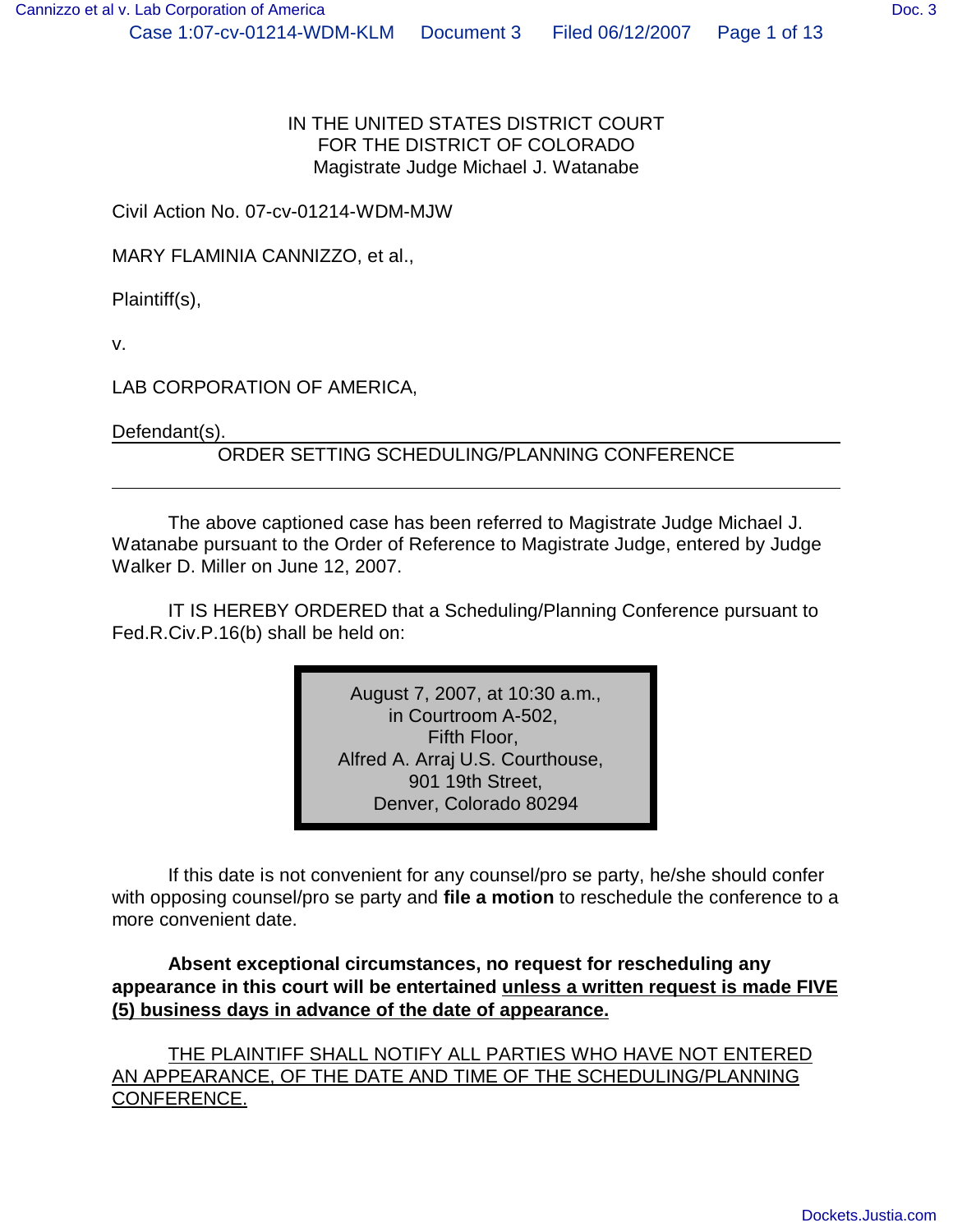IT IS ORDERED that counsel/pro se parties in this case shall hold a prescheduling conference meeting and prepare a proposed Scheduling Order in accordance with Fed.R.Civ.P.26(f) as amended, and D.C.COLO.LCivR 26.1 and App. F, on or before 21 days prior to scheduling conference. Pursuant to Fed.R.Civ.P.26(d), as amended, no discovery shall be sought until after the pre-scheduling conference meeting. No later than 5 days prior to the Scheduling/Planning Conference, counsel/pro se parties shall submit their proposed Scheduling Order **(in PDF)** in compliance with the newly established ECF Filing Procedures. An additional copy shall be provided to chambers by e-mail with the subject line "Proposed Scheduling Order" **(in WordPerfect format)** to: Watanabe\_Chambers@cod.uscourts.gov. In addition, on or before 14 days after the pre-scheduling conference meeting, the parties shall comply with the mandatory disclosure requirements of Fed.R.Civ.P.26(a)(1), as amended.

Counsel/pro se parties shall prepare the proposed Scheduling Order in accordance with the form which may be downloaded in richtext format from the forms section of the Court's website at www.cod.uscourts.gov, and are also attached to this document. Instructions for downloading in richtext format are posted in the forms section of the website and attached to the end of this document. Parties who are *pro se* or do not have access to the internet may visit the Clerk's Office in Alfred A. Arraj U.S. Courthouse, 901 19th Street, Room A-105, Denver, Colorado. (The Clerk's Office telephone number is (303) 844-3433.) Scheduling Orders prepared by parties not represented by counsel, or without access to ECF, shall be submitted on paper.

IT IS FURTHER ORDERED that at least five (5) days prior to the Scheduling/ Planning Conference, counsel/pro se parties shall each submit a brief Confidential Settlement Statement to the Magistrate Judge **ONLY**, outlining the facts and issues involved in the case, and the possibilities for settlement, including any settlement authority from the client. ECF participants shall submit their Confidential settlement statements to chambers with a subject line "Confidential Settlement Statement" to: Watanabe Chambers@cod.uscourts.gov. (The Confidential Settlement Statement should be in PDF format and sent as an attachment to the e-mail.) Counsel should be prepared to discuss settlement at the Scheduling/Planning Conference and should obtain settlement authority from the client, or have the client available either in person or by telephone. Confidential Settlement Statements prepared by parties not represented by counsel, or without access to ECF, shall be submitted on paper.

All out-of-state counsel shall comply with D.C.COLO.LCivR 83.3 prior to the Scheduling/Planning Conference.

It is the responsibility of counsel to notice the court of their entry of appearance, notice of withdrawal, notice of substitution of counsel, or notice of change of counsel's address, e-mail address, or telephone number by complying with the ECF Procedures and, filing the appropriate document with the court.

Please remember that **everyone** seeking entry into the Alfred A. Arraj United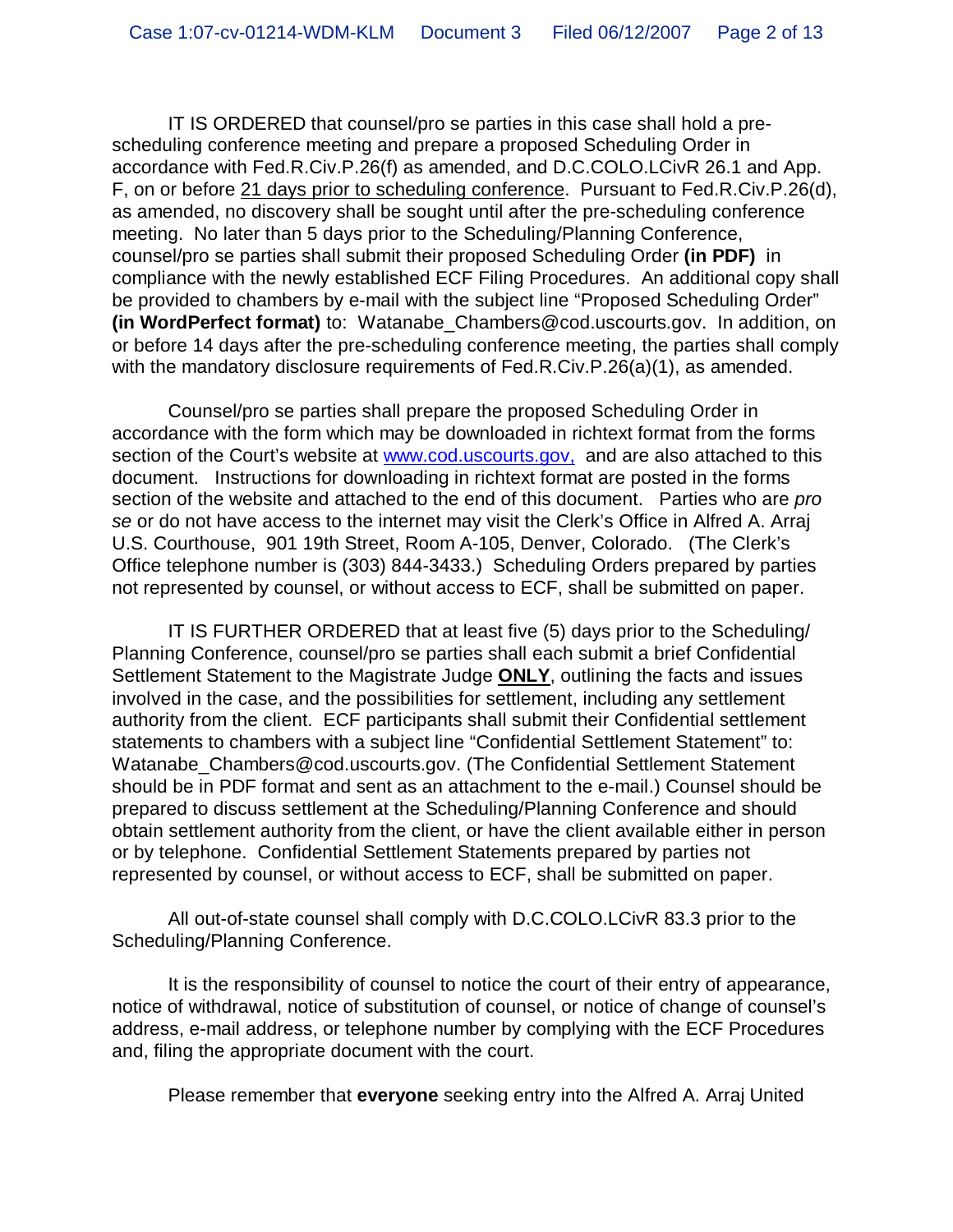States Courthouse will be required to show valid photo identification. See D.C.COLO.LCivR 83.2B. Failure to comply with this requirement will result in denial of entry into the Alfred A. Arraj United States Courthouse.

DONE AND SIGNED THIS 12<sup>th</sup> DAY OF JUNE, 2007.

BY THE COURT:

s/Michael J. Watanabe MICHAEL J. WATANABE United States Magistrate Judge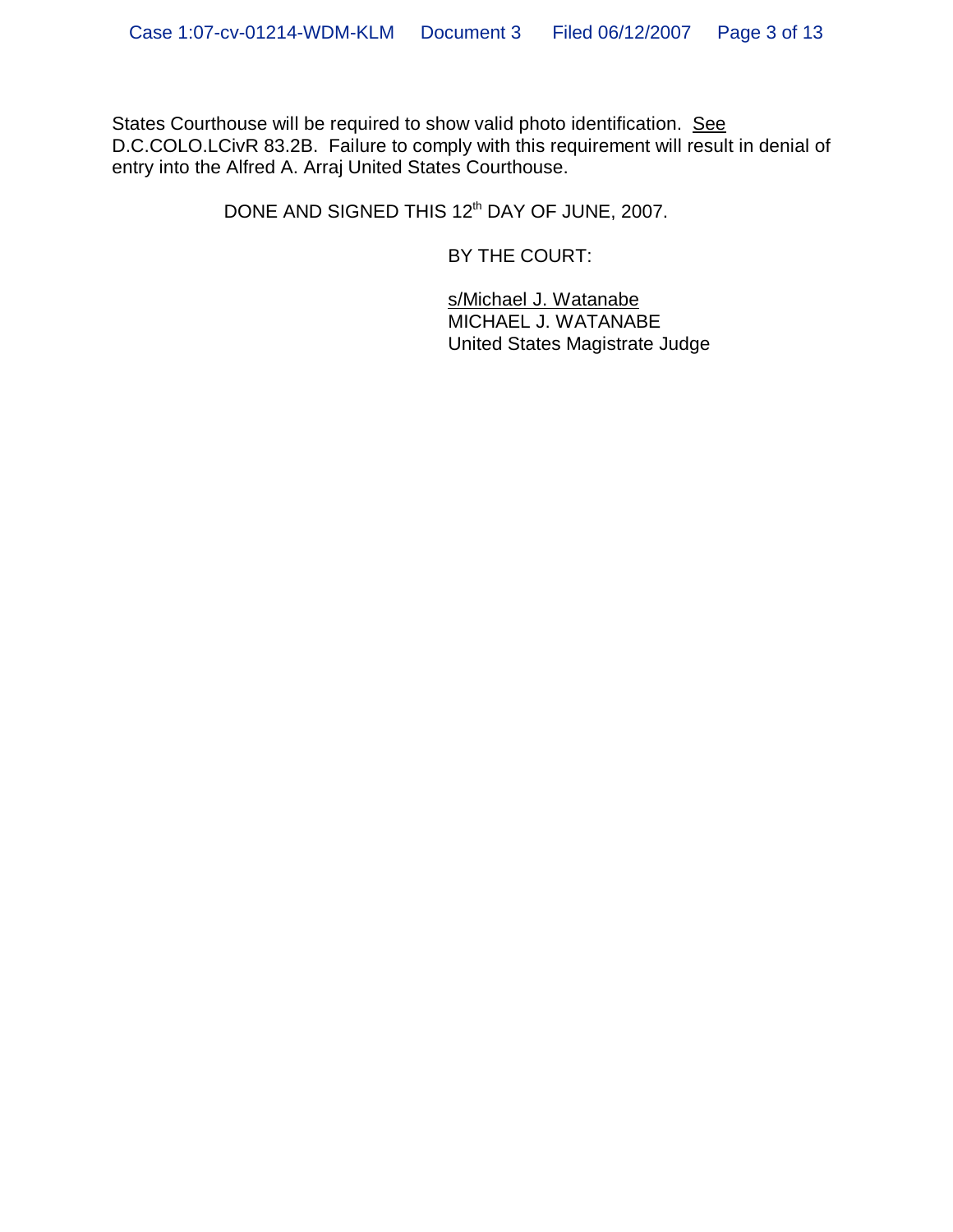Atch 1

**Appendix F**

#### **INSTRUCTIONS FOR PREPARATION OF SCHEDULING ORDER**

When the court has set a scheduling conference pursuant to Fed. R. Civ. P. 16 and D.C.COLO.LCivR 16.1 and 16.2, a scheduling order shall be prepared in accordance with these instructions. The rule 26(f) meeting shall be held at least 21 days before the proposed scheduling order is due to be tendered. The disclosures required by Fed. R. Civ. P. 26(a)(1) shall be exchanged at or within 14 days after the rule 26(f) meeting. Do not file any disclosure statements with the court.

Five days before the scheduling conference (see Fed. R. Civ. P. 6 for all computations of time), counsel are to tender a proposed scheduling order which shall include the signatures of counsel and *pro se* parties and shall provide for approval by the court as specified on the attached form. Counsel and *pro se* parties should try, in good faith, to agree upon matters covered in the scheduling order. Any area of disagreement should be set forth with a brief statement concerning the basis for the disagreement. The parties should expect that the court will make modifications in the proposed scheduling order and will want to discuss all issues affecting management of the case.

D.C.COLO.LCivR 72.2 authorizes magistrates judges to exercise jurisdiction of civil matters upon the consent of the parties. If all parties have consented to the exercise of jurisdiction by a magistrate judge pursuant to D.C.COLO.LCivR 72.2, the "Notice of Availability of a United States Magistrate Judge to Exercise Jurisdiction and Consent to the Exercise of Jurisdiction by a United States Magistrate Judge" form and a proposed order of reference are to be filed promptly with the Clerk of the Court and the consent indicated in section 6. of the proposed scheduling order. Note that D.C.COLO.LCivR 72.2D. provides, in part: "Written consent to proceed before a magistrate judge must be filed no later than ten days after the discovery cut-off date. In cases not requiring discovery, the parties shall have 40 days from the filing of the last responsive pleading to file their unanimous consent." Refer to D.C.COLO.LCivR 72.2F. if all parties have not been served or in the event additional parties are added after the scheduling conference.

Listed on the following pages is the format for the proposed scheduling order. The bracketed and italicized information on the form explains what the court expects. **Scheduling orders shall be double-spaced in accordance with D.C.COLO.LCivR 10.1E., even though the instructions in the following format for the proposed scheduling order are single-spaced.**

**PARTIES AND COUNSEL ARE DIRECTED TO THE COURT'S WEBSITE, http://www.cod.uscourts.gov/Dindex.htm, FOR ITS LOCAL RULES AND THE GENERAL PROCEDURES OF EACH JUDICIAL OFFICER.** (Rev. 06/01/06)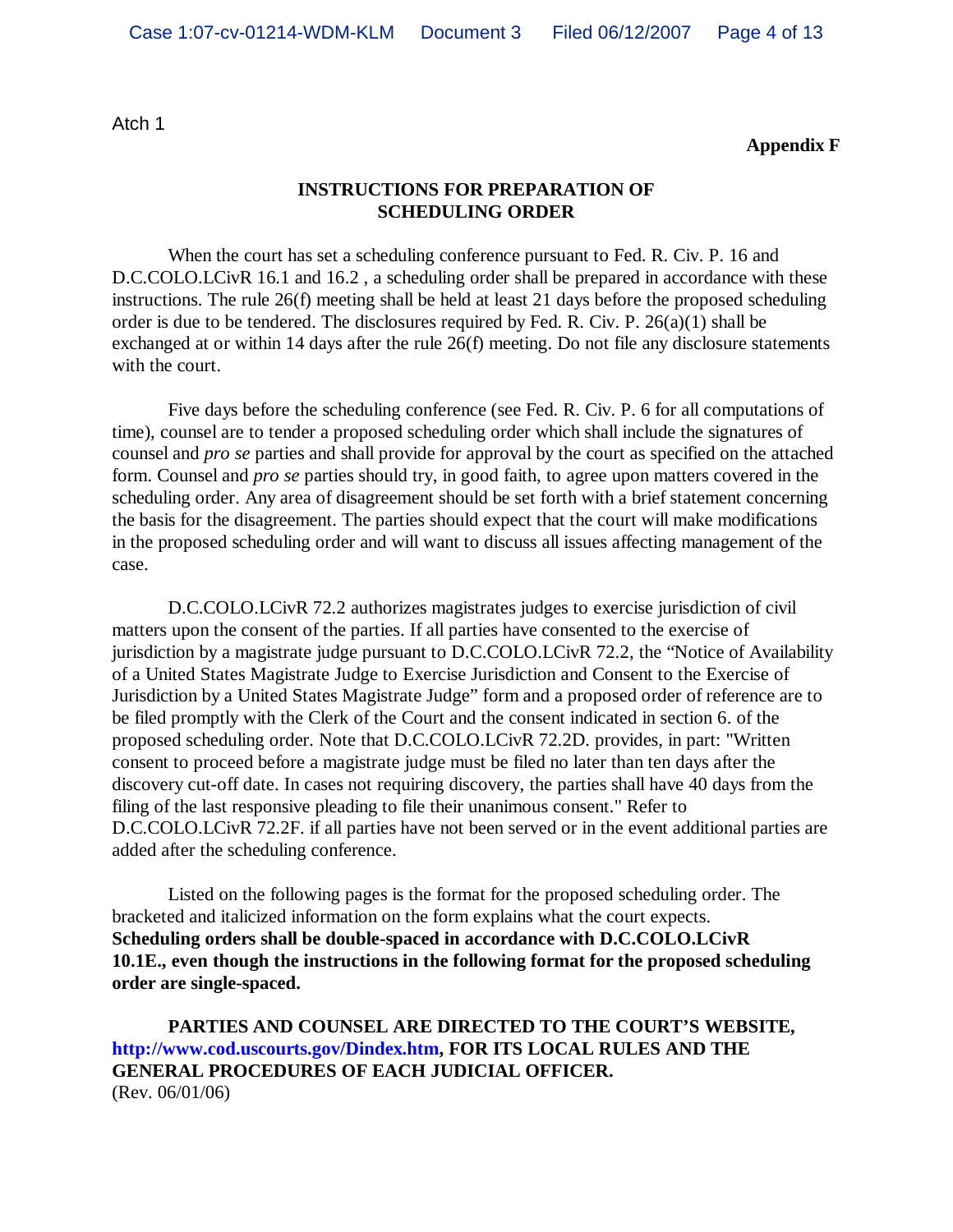Atch 2

## **IN THE UNITED STATES DISTRICT COURT FOR THE DISTRICT OF COLORADO**

Civil Action No.

Plaintiff(s),

v.

Defendant(s).

## **SCHEDULING ORDER**

## **1. DATE OF CONFERENCE AND APPEARANCES OF COUNSEL AND** *PRO SE* **PARTIES**

*[Provide the date of the conference and the names, addresses, and telephone numbers of counsel for each party and each* pro se *party. Identify by name the party represented by each counsel.]*

#### **2. STATEMENT OF JURISDICTION**

*[Provide a concise statement of the basis for subject matter jurisdiction with appropriate statutory citations. If jurisdiction is denied, give the specific reason for the denial.]*

### **3. STATEMENT OF CLAIMS AND DEFENSES**

- *a. Plaintiff(s):*
- *b. Defendant(s):*
- *c. Other Parties:*

*[Provide concise statements of all claims or defenses. Each party, in light of formal or informal discovery undertaken thus far, should take special care to eliminate*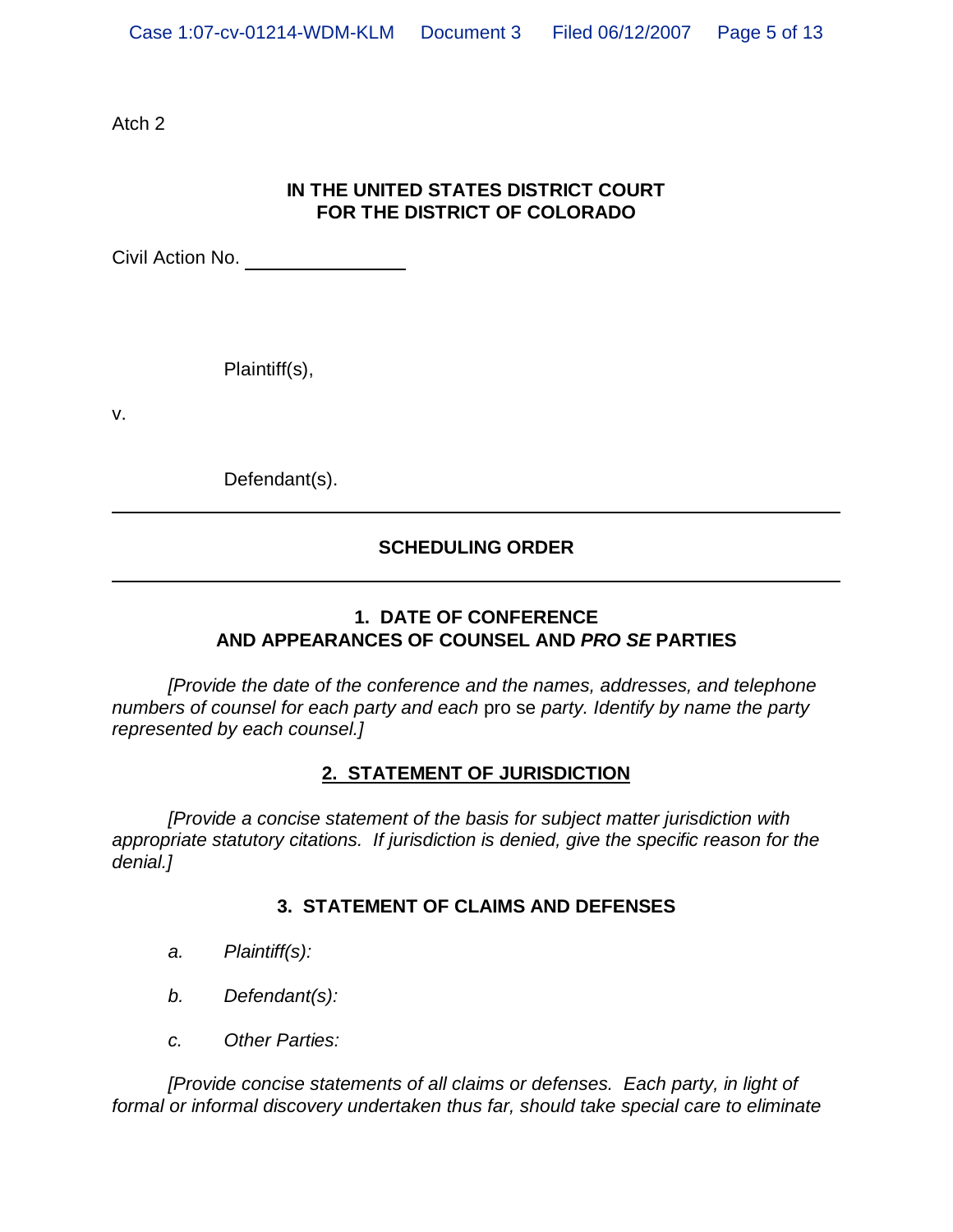*frivolous claims or defenses. Fed. R. Civ. P. 16(c)(1), 11. Do not summarize the pleadings. Statements such as "defendant denies the material allegations of the complaint" are not acceptable.]*

#### **4. UNDISPUTED FACTS**

The following facts are undisputed:

*[When the parties have their rule 26(f) meeting, they should make a goodfaith attempt to determine which facts are not in dispute.]*

### **5. COMPUTATION OF DAMAGES**

*[Include a computation of all categories of damages sought and the basis and theory for calculating damages. See Fed. R. Civ. P. 26(a)(1)(C). This should include the claims of all parties. It should also include a description of the economic damages, non-economic damages, and physical impairment claimed, if any.]*

### **6. REPORT OF PRECONFERENCE DISCOVERY AND MEETING UNDER FED. R. CIV. P. 26(f)**

a. Date of rule 26(f) meeting.

b. Names of each participant and party he/she represented.

c. Proposed changes, if any, in timing or requirement of disclosures under Fed. R. Civ. P. 26(a)(1).

d. Statement as to when rule 26(a)(1) disclosures were made or will be made.

*[If a party's disclosures were not made within the time provided in Fed. R. Civ. P. 26(a)(1), the party must provide here an explanation showing good cause for the omission.]*

e. Statement concerning any agreements to conduct informal discovery, including joint interviews with potential witnesses, exchanges of documents, and joint meetings with clients to discuss settlement. If there is agreement to conduct joint interviews with potential witnesses, list the names of such witnesses and a date and time for the interview which has been `agreed to by the witness, all counsel, and all *pro se* parties.

f. Statement as to whether the parties anticipate that their claims or defenses will involve extensive electronically stored information, or that a substantial amount of disclosure or discovery will involve information or records maintained in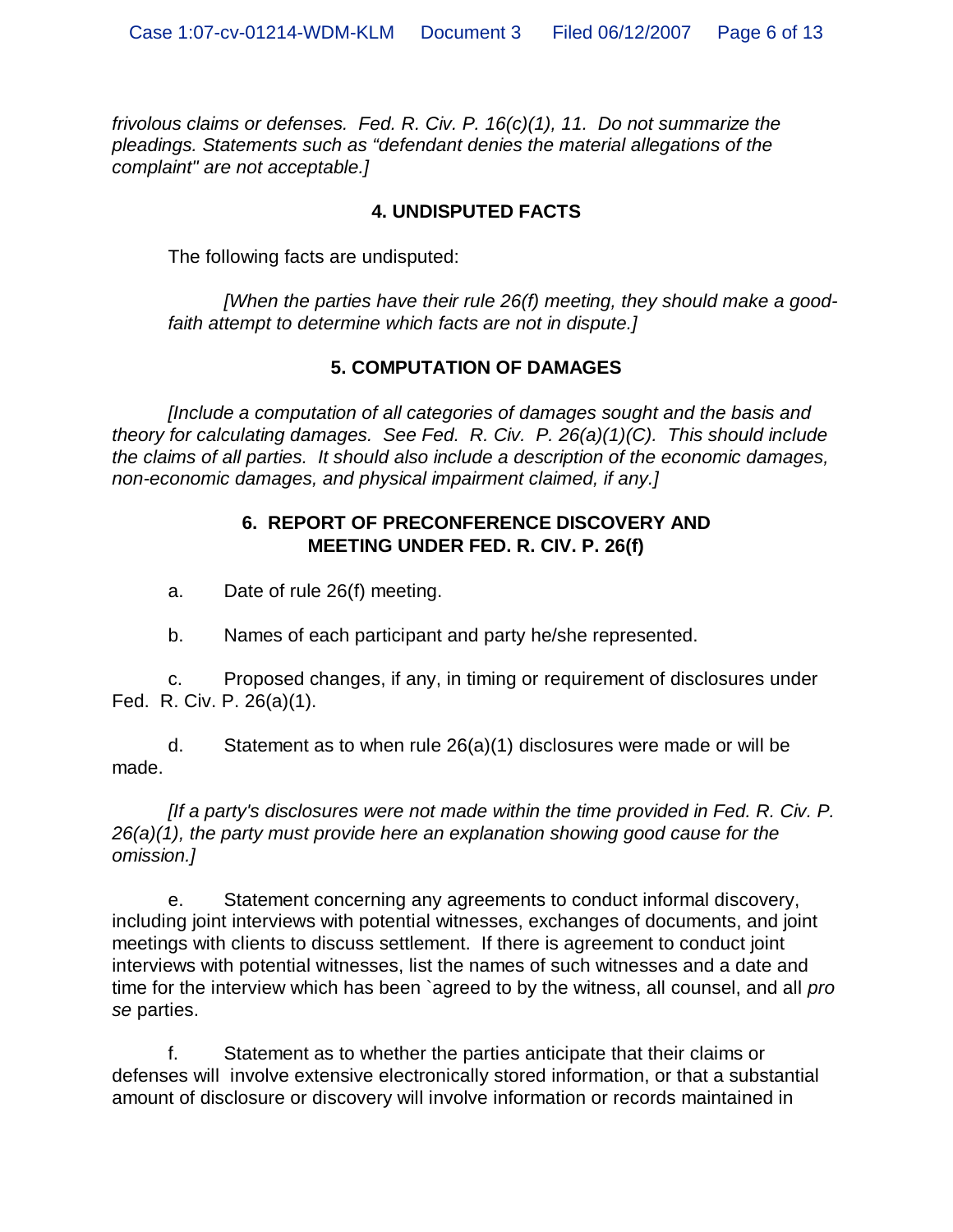electronic form. In those cases, the parties must indicate what steps they have taken or will take to (i) preserve electronically stored information; (ii) facilitate discovery of electronically stored information;(iii) limit associated discovery costs and delay; and (iv) avoid discovery disputes relating to electronic discovery. Describe any agreements the parties have reached for asserting claims of privilege or of protection as trialpreparation materials after production of computer-generated records.

*[When the parties have their Rule 26(f) meeting, they must discuss any issues relating to the disclosure and discovery of electronically stored information, including the form of production, and also discuss issues relating to the preservation of electronically stored information, communications, and other data. At the Rule 26(f) conference, the parties should make a good faith effort to agree on a mutually acceptable format for production of electronic or computer-based information. In advance of the Rule 26(f) meeting, counsel should carefully investigate their client's information management system so that they are knowledgeable as to its operation, including how information is stored and how it can be retrieved.]*

### **7. CONSENT**

*[Pursuant to D.C.COLO.LCivR 72.2, all full-time magistrate judges in the District of Colorado are specially designated under 28 U.S.C. §636(c)(1) to conduct any or all proceedings in any jury or nonjury civil matter and to order the entry of judgment. Upon consent of the parties and an order of reference from the district judge, the magistrate judge assigned the case under 28 U.S.C. § 636(a) and (b) will hold the scheduling conference and retain settlement jurisdiction, whereas pretrial case management, jurisdiction of dispositive motions, and trial will be assigned to the magistrate judge drawn at random under D.C.COLO.LCivR 72.2.]*

*[Indicate below the parties' consent choice.]*

All parties *[have or have not]* consented to the exercise of jurisdiction of a magistrate judge.

### **8. CASE PLAN AND SCHEDULE**

a. Deadline for Joinder of Parties and Amendment of Pleadings:

*[Set time period within which to join other parties and to amend all pleadings. This portion of the scheduling order relates to timing only. It does not eliminate the necessity to file an appropriate motion and to otherwise comply with Fed. R. Civ. P. 15. Unless otherwise ordered in a particular case, for good cause, these dates should be no later than 45 days after the date of the scheduling conference, so as to minimize the possibility that late amendments and joinder of parties will precipitate requests for extensions of discovery cutoff, final pretrial conference, and dispositive motion dates. Counsel and* pro se *parties should plan discovery so that discovery designed to identify*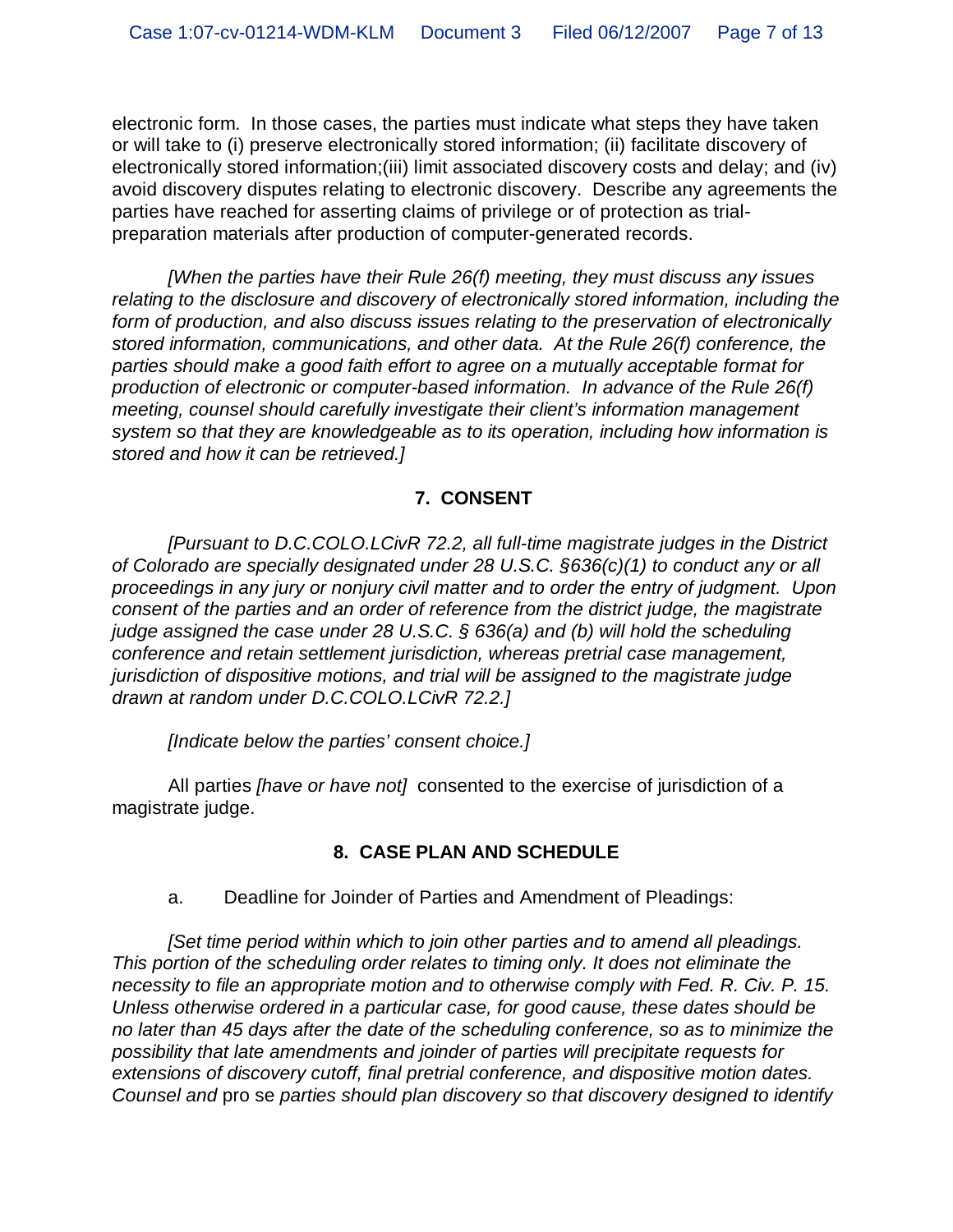*additional parties or claims is completed before these deadlines.]*

b. Discovery Cut-off:

c. Dispositive Motion Deadline:

*[Set time periods in which discovery is to be completed and dispositive motions are to be filed.]*

d. Expert Witness Disclosure

*[(1) State anticipated fields of expert testimony, if any.*

*(2) State any limitations proposed on the use or number of expert witnesses.*

*(3) The parties shall designate all experts and provide opposing counsel and any pro se party with all information specified in Fed. R. Civ. P. 26(a)(2) on or before \_\_\_\_\_\_\_\_\_\_\_\_\_\_\_\_\_\_, 200\_\_.*

*(4) The parties shall designate all rebuttal experts and provide opposing counsel and any pro se party with all information specified in Fed. R. Civ. P. 26(a)(2) on or before \_\_\_\_\_\_\_\_\_\_\_\_\_\_\_, 200\_\_.*

*(5) Notwithstanding the provisions of Fed. R. Civ. P. 26(a)(2)(B), no exception to the requirements of the rule will be allowed by stipulation of the parties unless the stipulation is approved by the court.]*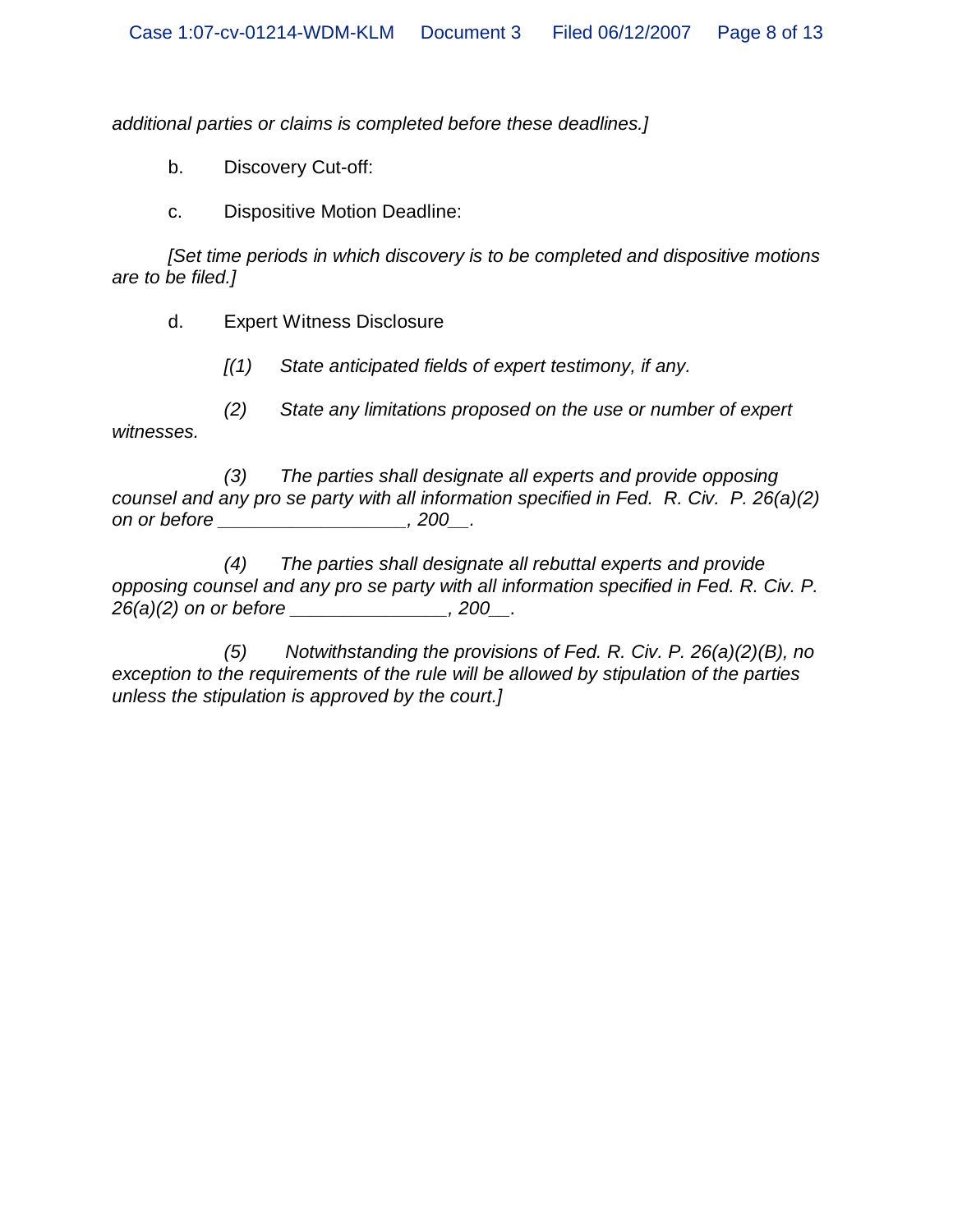(FOR CASES ASSIGNED TO JUDGE NOTTINGHAM, PLEASE ADD PARAGRAPH (6) BELOW)

*(6) This Scheduling Order requires rule 26(a)(2)(B) reports from any person who will provide expert testimony – including, for example, a treating physician – except that a treating physician's report need not contain a recitation of compensation paid to the physician or a list of other cases in which the physician has given testimony. See Fed.R.Civ.P. 26(a)(2) advisory committee's note ("requirement of written report may be . . . imposed upon additional persons who will provide opinions under [r]ule 702".)*

(FOR ALL OTHER JUDGES' CASES, PLEASE CONTINUE WITH PARAGRAPH e.)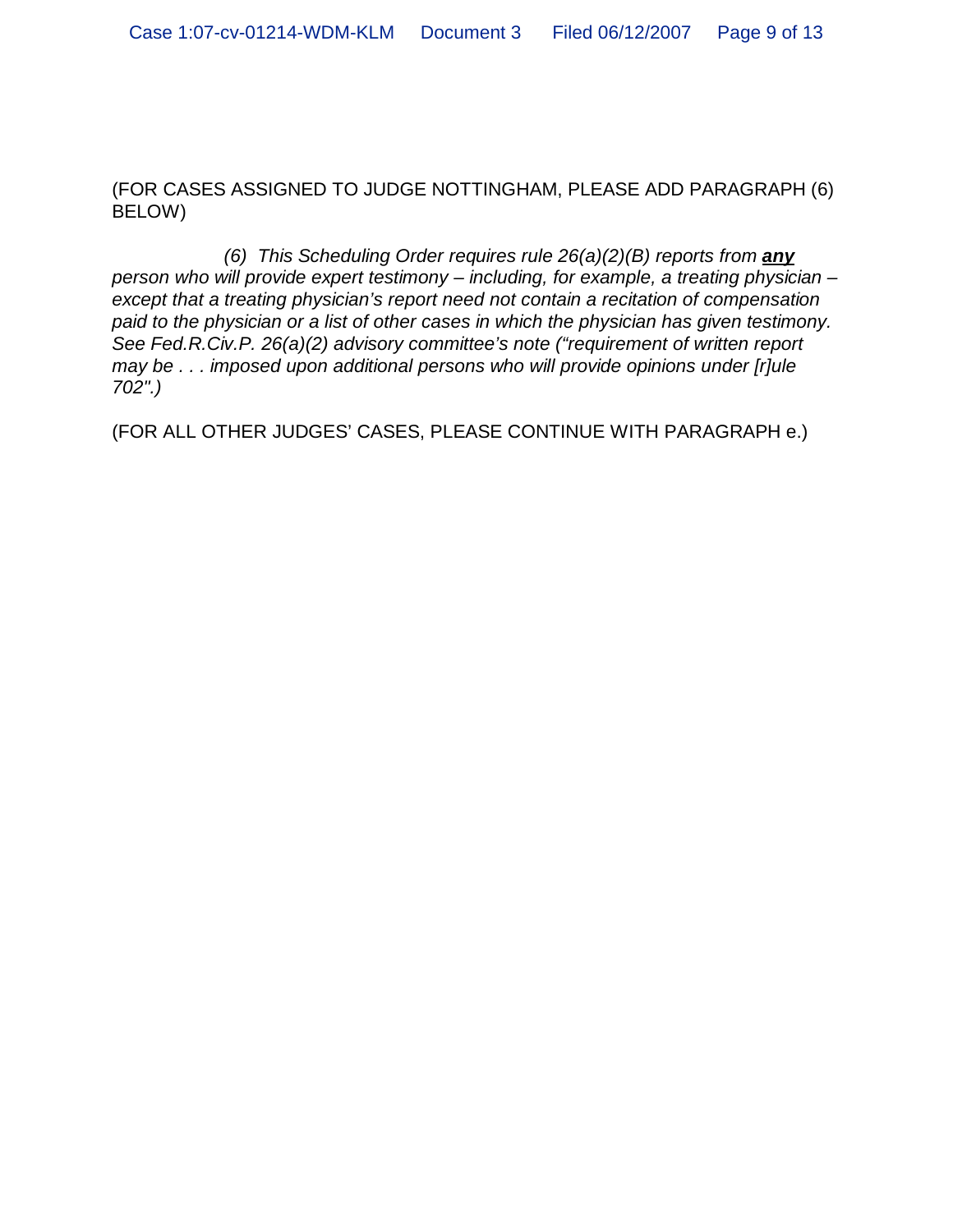#### e. Deposition Schedule:

| Name of Deponent | Date of Deposition | Time of Deposition Expected Length of Deposition |
|------------------|--------------------|--------------------------------------------------|
|                  |                    |                                                  |
|                  |                    |                                                  |
|                  |                    |                                                  |
|                  |                    |                                                  |

*[List the names of persons to be deposed and a schedule of any depositions to be taken, including (i) a good faith estimate of the time needed for the deposition and (ii) time(s) and date(s)for the deposition which have been agreed to by the deponent and persons signing the scheduling order. The parties must comply with the notice and scheduling requirements set forth in D.C.COLO.LCivR 30.1.]*

f. Interrogatory Schedule

*[Set a schedule for the submission of and response to written interrogatories, if any are desired.]*

g. Schedule for Request for Production of Documents

*[Set a schedule for the submission of and response to requests for documents, if any are desired.]*

h. Discovery Limitations:

(1) Any limits which any party wishes to propose on the number of depositions.

(2) Any limits which any party wishes to propose on the length of depositions.

(3) Modifications which any party proposes on the presumptive numbers of depositions or interrogatories contained in the federal rules.

(4) Limitations which any party proposes on number of requests for production of documents and/or requests for admissions.

*[At the rule 26(f) meeting, the parties should make a good-faith attempt to agree to limit the number of depositions, interrogatories, requests for admissions, and requests for production. In the majority of cases, the parties should anticipate that the court will adopt the numerical limitations on depositions and interrogatories established in Fed. R. Civ. P. 30(a)(2)(A), 33.]*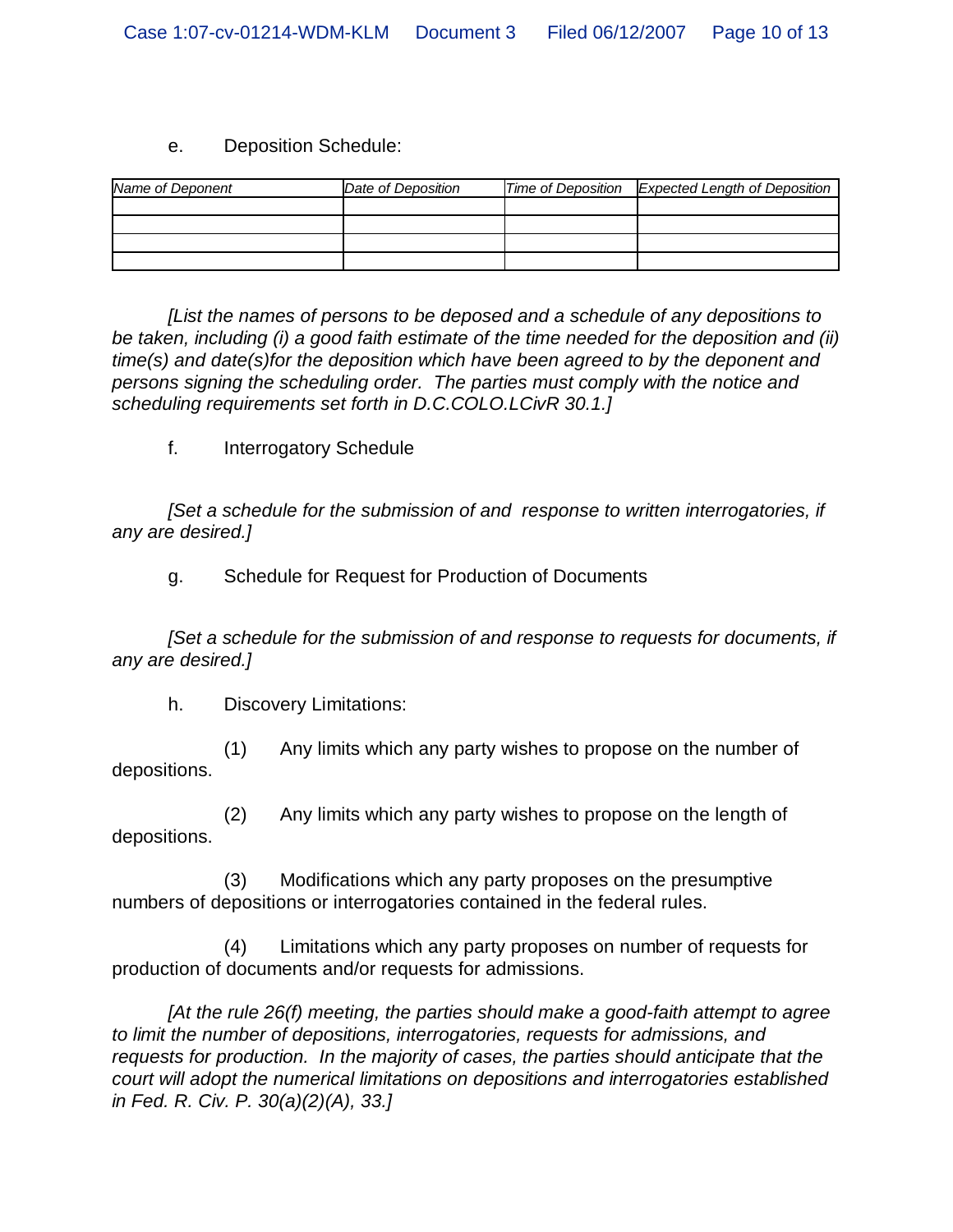#### (5) Other Planning or Discovery Orders

*[Set forth any other proposed orders concerning scheduling or discovery. For example, the parties may wish to establish specific deadlines for submitting protective orders or for filing motions to compel.]*

#### **9. SETTLEMENT**

*[The parties must certify here that, as required by Fed. R. Civ. P. 26(f), they have discussed the possibilities for a prompt settlement or resolution of the case by alternate dispute resolution. They must also report the result of any such meeting, and any similar future meeting, to the magistrate judge within ten days of the meeting.]*

#### **10. OTHER SCHEDULING ISSUES**

a. A statement of those discovery or scheduling issues, if any, on which counsel, after a good-faith effort, were unable to reach an agreement.

b. Anticipated length of trial and whether trial is to the court or jury.

### **11. DATES FOR FURTHER CONFERENCES**

*[The magistrate judge will complete this section at the scheduling conference if he or she has not already set deadlines by an order filed before the conference.]*

a. A settlement conference will be held on\_\_\_\_\_\_\_\_\_\_\_\_\_\_\_\_\_\_\_\_\_\_\_\_ at  $\_$  o'clock  $\_$ .m.

It is hereby ordered that all settlement conferences that take place before the magistrate judge shall be confidential.

- ( ) *Pro se* parties and attorneys only need be present.
- ( ) *Pro se* parties, attorneys, and client representatives with authority to settle must be present. (NOTE: This requirement is not fulfilled by the presence of counsel. If an insurance company is involved, an adjustor authorized to enter into settlement must also be present.)
- ( ) Each party shall submit a Confidential Settlement Statement to the magistrate judge on or before the section of continuing the facts and issues, as well as the strengths and weaknesses of their case.

b. Status conferences will be held in this case at the following dates and times: \_\_\_\_\_\_\_\_\_\_\_\_\_\_\_\_\_\_\_\_\_\_\_\_\_\_\_\_\_\_\_\_\_\_\_\_\_\_\_\_\_\_\_\_\_\_\_\_

\_\_\_\_\_\_\_\_\_\_\_\_\_\_\_\_\_\_\_\_\_\_\_\_\_\_\_\_\_\_\_\_\_\_\_\_\_\_\_\_\_\_\_\_\_\_\_\_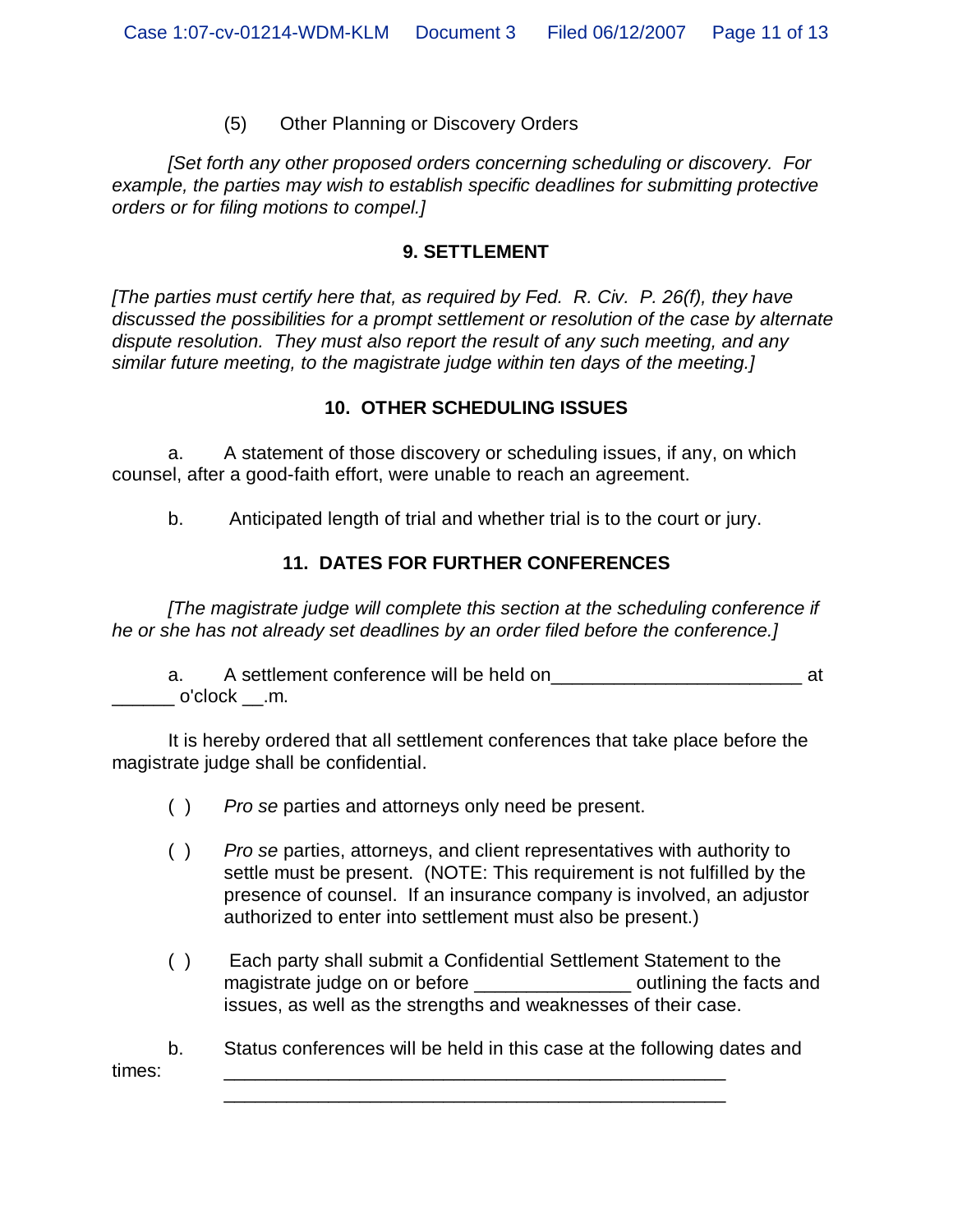c. A final pretrial conference will be held in this case on at o'clock .m. A Final Pretrial Order shall be prepared by the parties and submitted to the court no later than five days before the final pretrial conference.

## **12. OTHER MATTERS**

[*The following paragraphs shall be included in the scheduling order:]*

\_\_\_\_\_\_\_\_\_\_\_\_\_\_\_\_\_\_\_\_\_\_\_\_\_\_\_\_\_\_\_\_\_\_\_\_

In addition to filing an appropriate notice with the clerk's office, counsel must file a copy of any notice of withdrawal, notice of substitution of counsel, or notice of change of counsel's address or telephone number with the clerk of the magistrate judge assigned to this case.

Counsel will be expected to be familiar and to comply with the Pretrial and Trial Procedures established by the judicial officer presiding over the trial of this case.

In addition to filing an appropriate notice with the clerk's office, a *pro se* party must file a copy of a notice of change of his or her address or telephone number with the clerk of the magistrate judge assigned to this case.

With respect to discovery disputes, parties must comply with D.C.COLO.LCivR 7.1A.

The parties filing motions for extension of time or continuances must comply with D.C.COLO.LCivR 6.1D. by submitting proof that a copy of the motion has been served upon the moving attorney's client, all attorneys of record, and all *pro se* parties.

# **13. AMENDMENTS TO SCHEDULING ORDER**

*[Include a statement that the scheduling order may be altered or amended only upon a showing of good cause.]*

DATED this \_\_\_\_\_\_\_ day of \_\_\_\_\_\_\_\_\_\_\_\_\_\_\_ 200\_\_.

BY THE COURT:

United States Magistrate Judge

\_\_\_\_\_\_\_\_\_\_\_\_\_\_\_\_\_\_\_\_\_\_\_\_\_\_\_\_\_\_\_